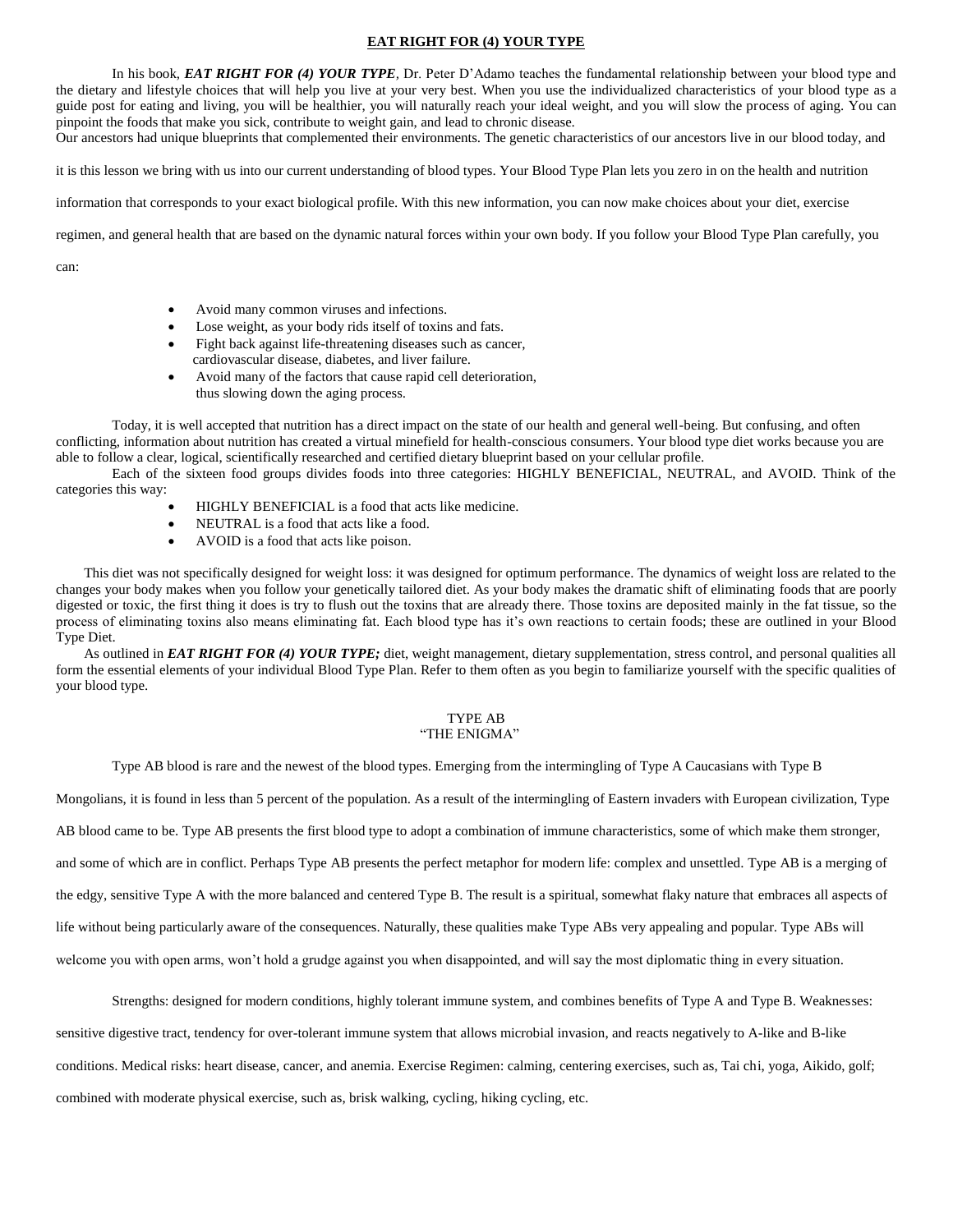# **BLOOD TYPE AB**

|                                     | <b>Beneficial</b>                                                                                                                                                                                                               | <b>Neutral</b>                                                                                                                                                                                                                                                                                                                                                                                                                                                                                                                                                                                                                                                      | <i><b>AVOID</b></i>                                                                                                                                                                                                                                          |
|-------------------------------------|---------------------------------------------------------------------------------------------------------------------------------------------------------------------------------------------------------------------------------|---------------------------------------------------------------------------------------------------------------------------------------------------------------------------------------------------------------------------------------------------------------------------------------------------------------------------------------------------------------------------------------------------------------------------------------------------------------------------------------------------------------------------------------------------------------------------------------------------------------------------------------------------------------------|--------------------------------------------------------------------------------------------------------------------------------------------------------------------------------------------------------------------------------------------------------------|
| <b>Meats and</b><br><b>Poultry</b>  | Lamb, mutton, rabbit, turkey                                                                                                                                                                                                    | Liver, pheasant                                                                                                                                                                                                                                                                                                                                                                                                                                                                                                                                                                                                                                                     | Bacon, beef, ground beef, buffalo, chicken,<br>Cornish hens, duck, goose, ham, heart,<br>partridge, pork, veal, venison, quail                                                                                                                               |
| <b>Seafood</b>                      | Albacore (tuna), cod, grouper,<br>hake, mackerel, mahi-mahi,<br>monkfish, ocean perch,<br>pickerel, pike, porgy,<br>rainbow trout, red snapper,<br>sailfish, salmon, sardine,<br>sea trout, shad, snail, sturgeon               | Abalone, bluefish, carp, catfish, cavier,<br>fresh herring, mussels, scallops, shark,<br>silver perch, smelt, snapper, sole,<br>squid (calamari), swordfish, tilefish,<br>weakfish, whitefish, white perch, yellow perch                                                                                                                                                                                                                                                                                                                                                                                                                                            | Anchovy, barracuda, beluga, bluegill bass,<br>clam, conch, crab, crayfish, eel, flounder,<br>frog, gray sole, haddock, halibut,<br>pickled herring, lobster, lox (smoked salmon),<br>octopus, oysters, sea bass, shrimp, striped bass,<br>turtle, yellowtail |
| Dairy and<br>Eggs                   | Goat milk, non-fat sour cream,<br>yogurt<br>CHEESES: cottage cheese,<br>farmer, feta, goat cheese, kefir,<br>mozzarella, ricotta                                                                                                | Skim or 2% milk, soy milk*, whey<br>CHEESES: casein, cheddar, colby, cream cheese,<br>edam, emmenthal, gouda, gruyere, jarlsburg,<br>monterey jack, munster, neufchatel, soy cheese*,<br>string cheese, swiss<br>EGGS: per week, by ancestry:<br>African<br>$3 - 5$<br>Caucasian 3-4<br>$2 - 3$<br>Asian<br>*Good dairy alternatives                                                                                                                                                                                                                                                                                                                                | Butter, buttermilk, ice cream, sherbet,<br>whole milk<br>CHEESES: American, blue, brie, camembert,<br>parmesan, provolone                                                                                                                                    |
| <b>Oils and Fats</b>                | OIL: olive                                                                                                                                                                                                                      | OIL: canola, cod liver, linseed (flaxseed),<br>peanut                                                                                                                                                                                                                                                                                                                                                                                                                                                                                                                                                                                                               | OIL: corn, cottonseed, safflower, sesame,<br>sunflower                                                                                                                                                                                                       |
| <b>Nuts</b> and<br><b>Seeds</b>     | Peanut butter<br>NUTS: chestnuts, peanuts,<br>walnuts                                                                                                                                                                           | Almond butter<br>NUTS: almonds, brazil, cashews, hickory,<br>litchi, macadamia, pignola (pine), pistachio                                                                                                                                                                                                                                                                                                                                                                                                                                                                                                                                                           | Poppy seeds, pumpkin seeds,<br>sesame butter (tahini), sesame seeds,<br>sunflower butter, sunflower seeds<br>NUTS: filberts                                                                                                                                  |
| <b>Beans</b> and<br>Legumes         | Green lentils<br>BEANS: navy, pinto, red,<br>red soy                                                                                                                                                                            | BEANS: broad, cannellini, copper, green, jicama,<br>northern, snap, string, tamarind, white<br>LENTILS: domestic, red<br>PEAS: green peas, pea pods                                                                                                                                                                                                                                                                                                                                                                                                                                                                                                                 | Black-eyed peas<br>BEANS: aduke, azuki, black, fava,<br>garbanzo, kidney, lima                                                                                                                                                                               |
| <b>Cereals</b>                      | Millet, oat bran, oatmeal,<br>rice bran, puffed rice, spelt                                                                                                                                                                     | Amaranth, barley, cream of rice, cream of wheat,<br>familia, farina, granola, grape nuts, seven-grain,<br>shredded wheat, soy flakes, soy granules,<br>wheat bran, wheat germ                                                                                                                                                                                                                                                                                                                                                                                                                                                                                       | Buckwheat, cornflakes, cornmeal, kamut,<br>kasha                                                                                                                                                                                                             |
| <b>Breads and</b><br><b>Muffins</b> | Fin crisp, millet, rice cakes,<br>rye crisps, rye vita<br>BREADS: brown rice bread,<br>Essene bread, Ezekiel bread,<br>100% rye bread,<br>soy flour bread,<br>sprouted wheat, wasa bread                                        | Wheat bagels, durum wheat, wheat matzos,<br>oat bran muffins, wheat bran muffins<br>BREADS: gluten-free bread, high-protein bread,<br>ideal flat bread, multi-grain bread, pumpernickel,<br>spelt bread, whole wheat bread                                                                                                                                                                                                                                                                                                                                                                                                                                          | Corn muffins                                                                                                                                                                                                                                                 |
| <b>Grains and</b><br>Pasta          | FLOUR: oat, rice, rye,<br>sprouted wheat<br>RICE: basmati, brown, white,<br>wild                                                                                                                                                | Couscous, seminola pasta, spinach pasta, quinoa<br>FLOUR: barley, bulgur wheat, durum wheat,<br>gluten, graham, spelt, white, whole wheat                                                                                                                                                                                                                                                                                                                                                                                                                                                                                                                           | Buckwheat kasha, artichoke pasta,<br>soba noodles                                                                                                                                                                                                            |
| <b>Vegetables</b>                   | Beet leaves, beets, broccoli,<br>cauliflower, celery,<br>collard greens, cucumber,<br>dandelion, eggplant, garlic,<br>kale, mustard greens,<br>parsley, parsnips,<br>sweet potatoes, alfalfa sprouts,<br>tempeh, tofu, all yams | Arugula, asparagus, bamboo shoots, bok choy,<br>caraway, carrots, chervil, chicory, coriander,<br>daikon, endive, escarole, fennel, fiddlehead ferns,<br>ginger, horseradish, kohlrabi, leek, okra,<br>red potatoes, white potatoes, pumpkin, radicchio,<br>rappini, rutabaga, scallion, sea weed, shallots,<br>snow peas, spinach, brussel sprouts,<br>all squash, swiss chard, tomato, turnips,<br>water chestnut, watercress, zucchini<br>CABBAGE: Chinese, red, white<br>LETTUCE: bibb, boston, iceberg, mesclun,<br>romaine<br>MUSHROOMS: domestic, portobello, tree oyster,<br>enoki<br>OLIVES: green, Greek, Spanish,<br>ONIONS: green, red, Spanish, yellow | Domestic artichoke, Jerusalem artichoke,<br>avocado, white corn, yellow corn, lima beans,<br>black olives, radishes, mung sprouts,<br>radish sprouts<br>MUSHROOMS: abalone, shiitake<br>PEPPERS: green, jalapeno, red, yellow                                |
| <b>Fruit</b>                        | Cherries, cranberries,<br>dried figs, fresh figs,<br>gooseberries, grapefruit,<br>kiwi, lemons, loganberries,<br>pineapple<br>GRAPES: black, concord,<br>green, red<br>PLUMS: dark plums,<br>green plums, red plums             | Apples, apricots, blackberries, blueberries,<br>boysenberries, black currants, red currants,<br>dates, elderberries, kumquat, limes, nectarines,<br>papayas, peaches, pears, plantains, prunes,<br>raisins, raspberries, strawberries, tangerines<br>MELONS: canang, cantaloupe, casaba, Christmas,<br>Crenshaw, honeydew, musk, Spanish, watermelon                                                                                                                                                                                                                                                                                                                | Bananas, coconuts, guava, mangoes,<br>oranges, persimmons, pomegranates,<br>prickly pears, rhubarb, starfruit (carambola)                                                                                                                                    |
| <b>Juices and</b>                   | Cabbage, carrot, celery,<br>black cherry, cranberry,<br>grape, papaya                                                                                                                                                           | Apple, apple cider, apricot, cucumber, grapefruit,<br>pineapple, prune, water (with lemon),<br>vegetable juices (corresponding with beneficial                                                                                                                                                                                                                                                                                                                                                                                                                                                                                                                      | Orange                                                                                                                                                                                                                                                       |